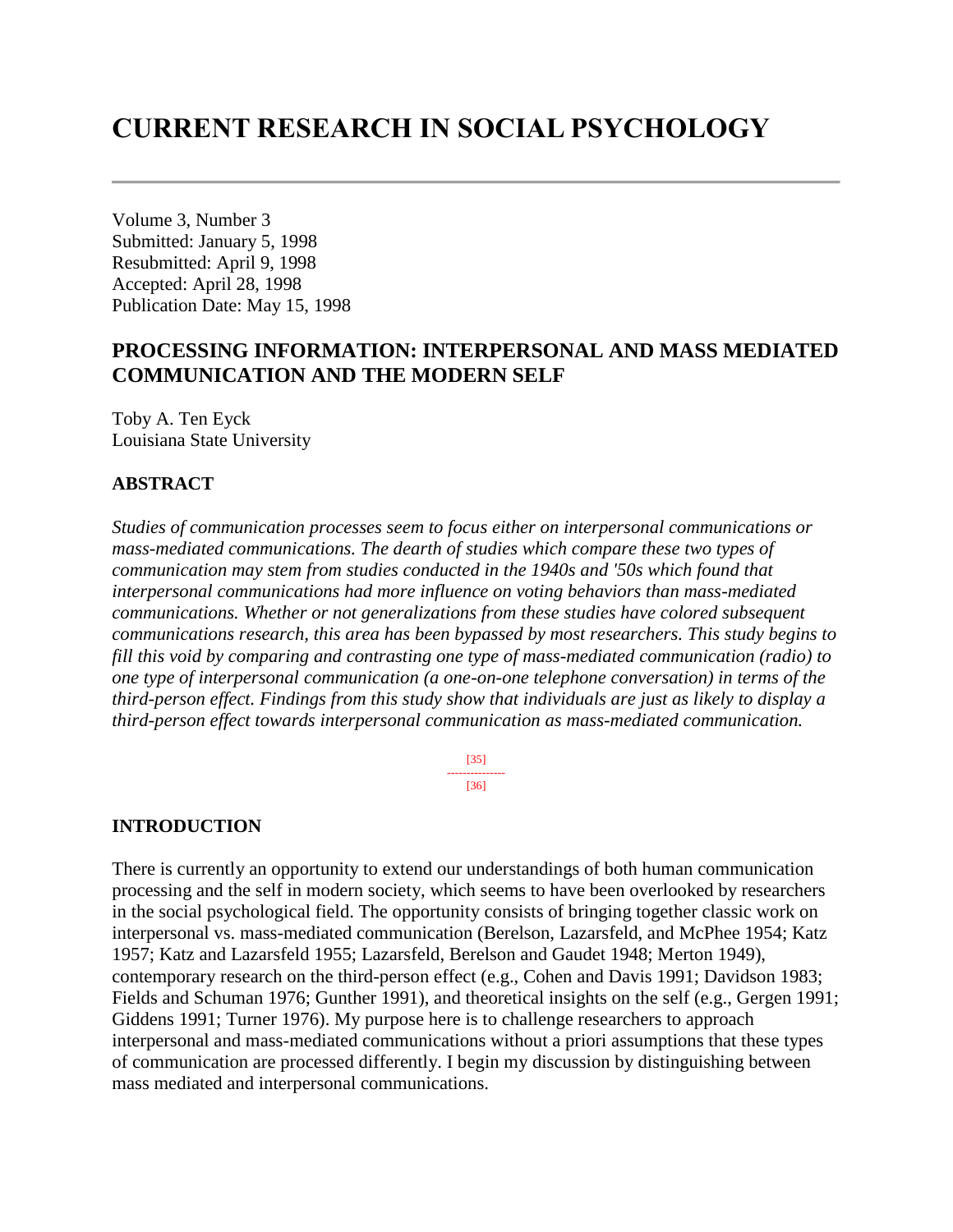### **MASS-MEDIATED AND INTERPERSONAL COMMUNICATION: IS THERE A DIFFERENCE?**

Purcell (1997) has argued that continuing to dichotomize mass-mediated and interpersonal communication is archaic and downplays the dialectic relationship between them. Actually, one could argue that this was an insight made, in part, a number of years ago by proponents of the two-step flow of communication perspective (e.g., Katz 1957), who argued that mass-mediated messages were further disseminated and given credence by local opinion leaders. While I would agree that these types of communication are not polar opposites, I do not think we have reached a point where we can substitute one for the other. Still, distinguishing between them can be problematic. With the proliferation of electronic forms of interpersonal communication, such as telephones and computer networks, it is no longer useful to rely on distinctions based on medium. Audience size is also problematic, as conference calls and mass electronic mailings can be made at the interpersonal level, but audience size cannot be abandoned. Following Neuman (1991), I will argue that mass-mediated communication takes place when there are at least 500 receivers of the information. In addition, concerns of audience size must be accompanied by the nature of the relationship between the communicator and receiver involved in the communication process. The commodfication of mass-mediated messages and the expectations of mobilizing social capital can help further distinguish between these types of communication.

> [36] --------------- [37]

Thompson (1988:365) has argued that one difference between mass-mediated and interpersonal communication rests on the fact that mass-mediated "messages are incorporated into products which are sold [e.g., at the institutional level], or which are used to facilitate the sale of other goods [e.g., the consumer level]...." This translates into a specific purpose behind constructing these messages marketing a product. Interpersonal communication can rest on any number of purposes, including exchange value, and it is directed at specific people who are expected to act in specific ways. In other words, while the mobilization of social capital is expected to occur as a result of both types of communication, specific individuals are expected to act upon interpersonal communication. In addition mass-mediated communication is meant to mobilize economic capital, which is not a necessary outcome of interpersonal communication.

Social capital, borrowing from Coleman (1990) and Putnam (1993), is defined as relations between individuals which can be called upon to enable action. This pragmatic definition is important in that social capital is more than just linkages between people, but linkages that can be mobilized for purposes of reaching some kind of goal. In mass-mediated communication, the communicator, while expecting action, does not expect action from specific individuals, as the levels of trust and reciprocity between communicator and receivers are low due to the nature of mass-mediated communication. Baudrillard (1981:169-170) has argued for much the same approach, though to a greater extent, saying that "[t]he mass media are anti-mediatory and intransitive ... making all processes of exchange impossible." In addition, both communicator and receiver have little personal knowledge of each other. Interpersonal communication, on the other hand, is constructed around the belief that social capital will be mobilized by specific actors, and failure to do so could result in a breakdown in the relationship.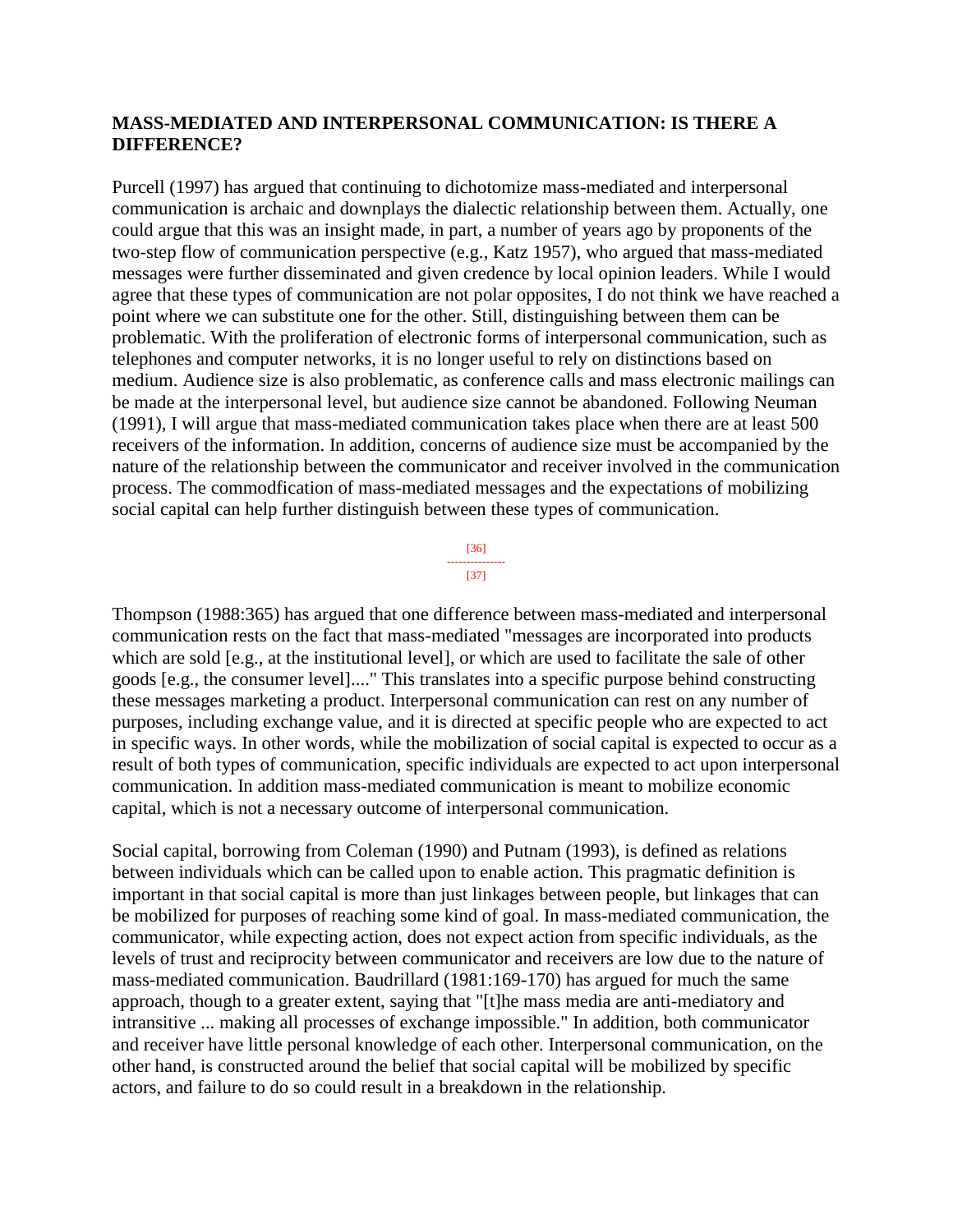This combination of audience size, commodification, and expectations of the mobilization of social capital actors makes a strong enough distinction between mass-mediated and interpersonal communication to hypothesize that these types of communication will be processed differently at the individual level. That is, people may be more likely to act on interpersonal communications than mass-mediated communications. The proliferation of mass-mediated communication in present day society, though, calls this hypothesis into question.

> [37] --------------- [38]

### **COMMUNICATION AND THE SELF**

Self, for the present study, is that aspect of an individual that is observable by the individual and all others (Schwalbe 1991). This definition of the self rests on Mead's (1934:135) idea that the self is constructed through "social experience and activity...." In the present study, the self decides to act or not act on information coming either from a mass communication source (radio) or interpersonal (telephone call from a good friend). While the decision to act on these types of information will have links to past experiences, in the present situation it will be the self which must decide on what action is to be taken.

There has been a great deal of attention given to the evolution of the self in modern society, some of which has focused on the part played by mass-mediated communication. Kenneth Gergen (1991) has put one approach forth. According to Gergen, the number and variety of relationships now available to the individual in mass-mediated form (radio, television, etc.) far exceeds the number of such relationships available at the interpersonal level. This gives impetus to the individual to focus on mass media when constructing the self and identity, as identities for every occasion are available from these channels of communication with very little expected from the viewing self.

Giddens (1991) has argued that society cannot be separated from the media through which language travels. Electronic mass media, which is a prevalent part of the modern social landscape, offers instantaneous images of distant places, presenting the self a collage of "distant events into everyday consciousness..." (27). This has the effect of partially separating the self from the immediate space in which s/he occupies. This places mass media institutions in the role of producers of reality. The self, then, must build trust in these institutions, and will turn to them for information concerning life events.

These ideas of the modern self as a product of mass media are not new. Twenty years ago, Lasch (1979:268) lamented about how the mass media were taking over the socialization of children in our society. Turner (1976), while not speaking specifically about the media, contended that the traditional self, echoing Mead's work on the I and the me, was composed of both institutional and impulsive focuses. This traditional self has (d)evolved into a new self which is more inclined to follow impulsive forces. The impulsive self was an underlying factor in the many social movements of the 1960s. The tactics used by those involved in these movements -- violence and rage against authority figures -- were considered to be expressions of an impulsive self. This shift from the institutional-directed self to the impulsive-directed self was indicative of larger social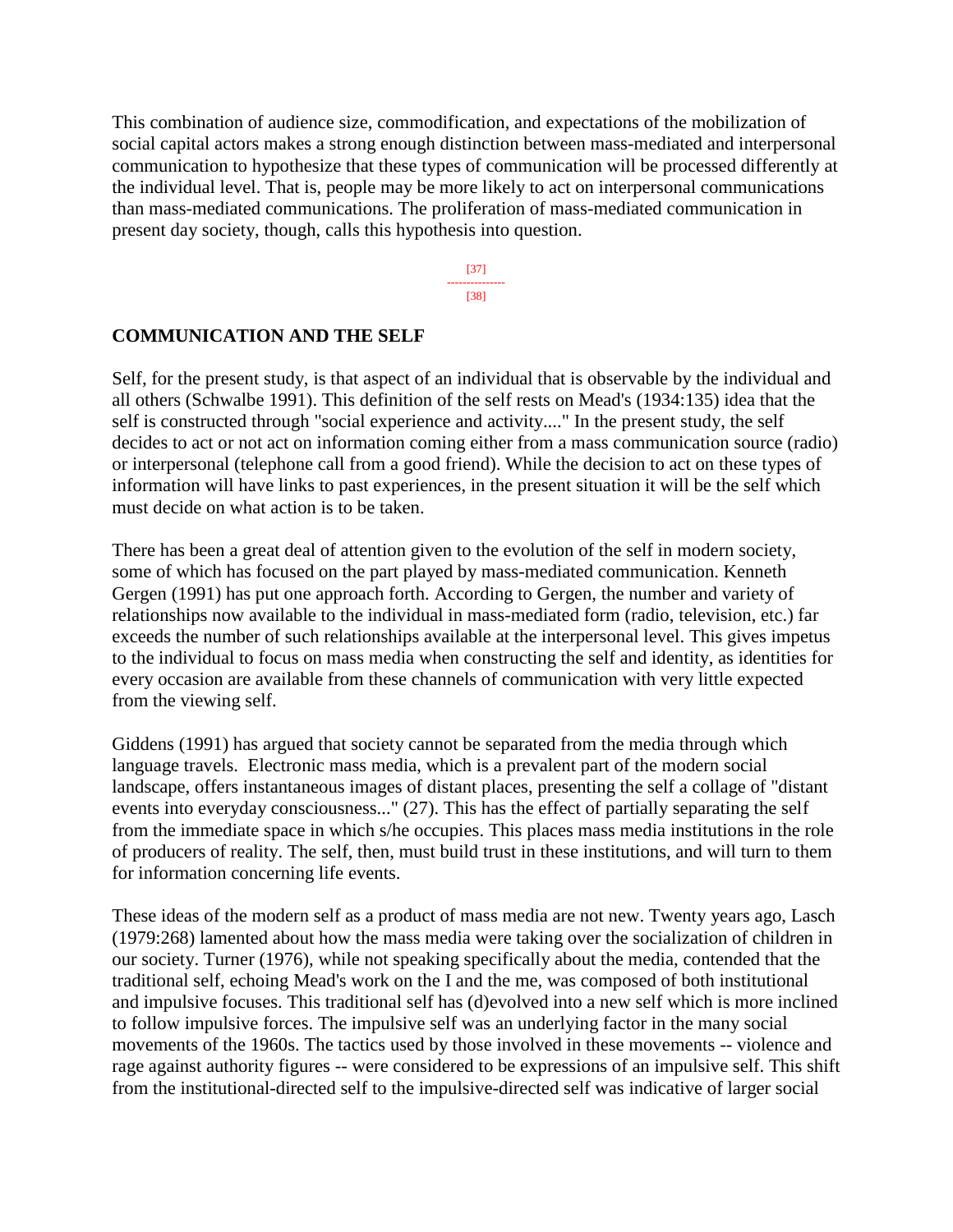changes in which the self lost specific characteristics, and instead was constantly modifying to fit the situation.

```
[38]
---------------
    [39]
```
This framing of the modern self is not to say that modern individuals are cultural dupes, easily manipulated by mass media. The modern self is also attached to real others, and must engage in negotiations with these others if the self expects to have many life chances. Goffman's (1959, 1971) work on the presentation of self is still appropriate in understanding our actions and sense of self. Blumstein (1991) argues that close relationships, such as marriage, are basic in constructing concepts of self. In addition, any sense of community arises through conversation (White 1992), as well as personal experiences and meaning structures (Hogg 1992:74). Finally, not all needs can be met by mass-mediated communications, forcing people to leave their armchairs in search of specific others (Rubin and Rubin 1985).

The notion that communication is basic to the construction of self has been known by sociologists since the founding of the discipline. Communication, though, takes many forms, including interpersonal and mass-mediated. Given the differences in these specific types of communication, though, we would expect individuals to process them differently, and each would have a different impact on the self. At the same time, the quantity of electronic massmediated information available to the self in modern society rivals that of interpersonal communication, leaving us with a dilemma that cannot be easily answered. There are theoretical and methodological tools that are available which we can use to begin to understand how these types of information are processed. One such tool is the third-person effect.

### **THIRD-PERSON EFFECTS AND THE SELF**

The main thrust of research on the third-person effect is that people will tend to say that others are more affected by mass-mediated messages and images than themselves (Cohen and Davis 1991; Davidson 1983; Fields and Schuman 1976; Gunther 1991). Atwood (1994) has argued that this phenomenon is a consequence of our need to enhance our feelings of self-worth, which is accomplished by thinking that we have more control over our actions than do others. This is further supported by the findings that when the message is positive, people are more likely to say that they will be more affected by the message than others a reversal of the third-person effect (Duck and Mullin 1995). Yet to be determined is whether people tend to say that others are also more likely to be affected by interpersonal communications and images than themselves (as the self could gain status by saying that others are more controlled than themselves). Given the recent theoretical insights concerning the modern self mentioned above, and the significance of individualism in the U.S. (Hewitt 1989), there is reason to believe that the modern self will make little distinction between the control efforts embedded in mass-mediated and interpersonal communications. Using measures taken from research aimed at measuring the third-person effect, we can investigate the differences, if any, people make between these forms of communication.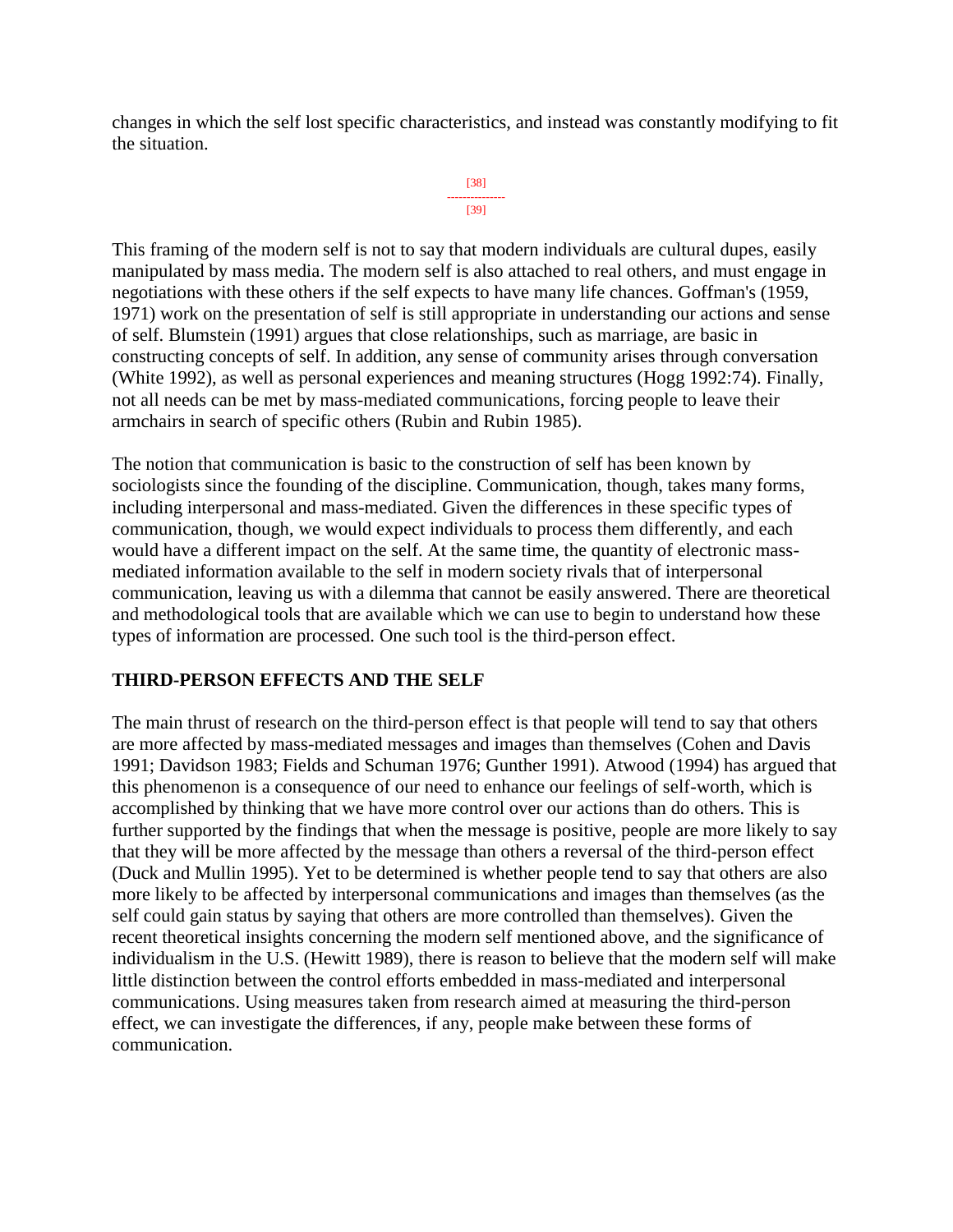[39]

--------------- [40]

The major drawback to this formulation of the problem is that evidence for this hypothesis would be revealed by a non-finding--that people will act towards interpersonal and mass-mediated communications in much the same way. Instead, I propose the following hypothesis:

*When an individual is asked to act on information, a third-person effect will be stronger when that information is mass mediated than when communicated interpersonally.*

### **METHOD**

Data were collected in the spring of 1996 from undergraduate students enrolled in sociology survey courses at a major southern university. A total of 89 students took part in the vignette study, of which 87 questionnaires were completed (55 by women and 32 by men). Students received extra credit for participation.

The vignette asked respondents to imagine they heard about an event that was taking place at the university's football stadium within the next hour or so. The event was absolutely free and was to be very exciting, "one of the most exciting events to ever take place." Respondents ostensibly heard the information in the evening, and only had half-an-hour to an hour to plan for the event (the event was to take place at 7 PM, and the information was heard between 6 and 6:30 PM). Respondents were then asked to choose between seven different possible responses to the message, ranging from "be at the event at 7 PM" to "pay no attention to the information." Respondents were also asked to give a brief explanation for their choice of action. These responses were collapsed into a three point scale (Go To Event = 1; Maybe Go To Event = 2; Do Not Go To Event  $= 3$ ), so logical comparisons could be made with other responses which were asked on a three point scale. (See Appendix for the original distribution of these responses and how they were collapsed.)

To test for ordering effects, half the respondents were told that the information was in the form of a radio commercial, while the other half heard it from a good friend (the information was stated exactly the same in both vignettes). After giving a course of action for themselves, respondents were asked whether or not they thought (1) their friends and (2) most other people would go to the event. The respondents were then asked if they would be more or less likely (or no difference) to go to the event if they heard the information from the other source. Again, they were asked whether or not their friends and most other people would go upon hearing the information from the other source. Each of these five questions were asked on a three point scale (with "Don't Know" and "No Difference" serving as middle categories). Vignette questionnaires took approximately ten minutes to fill out, and respondents were debriefed after finishing.

**RESULTS**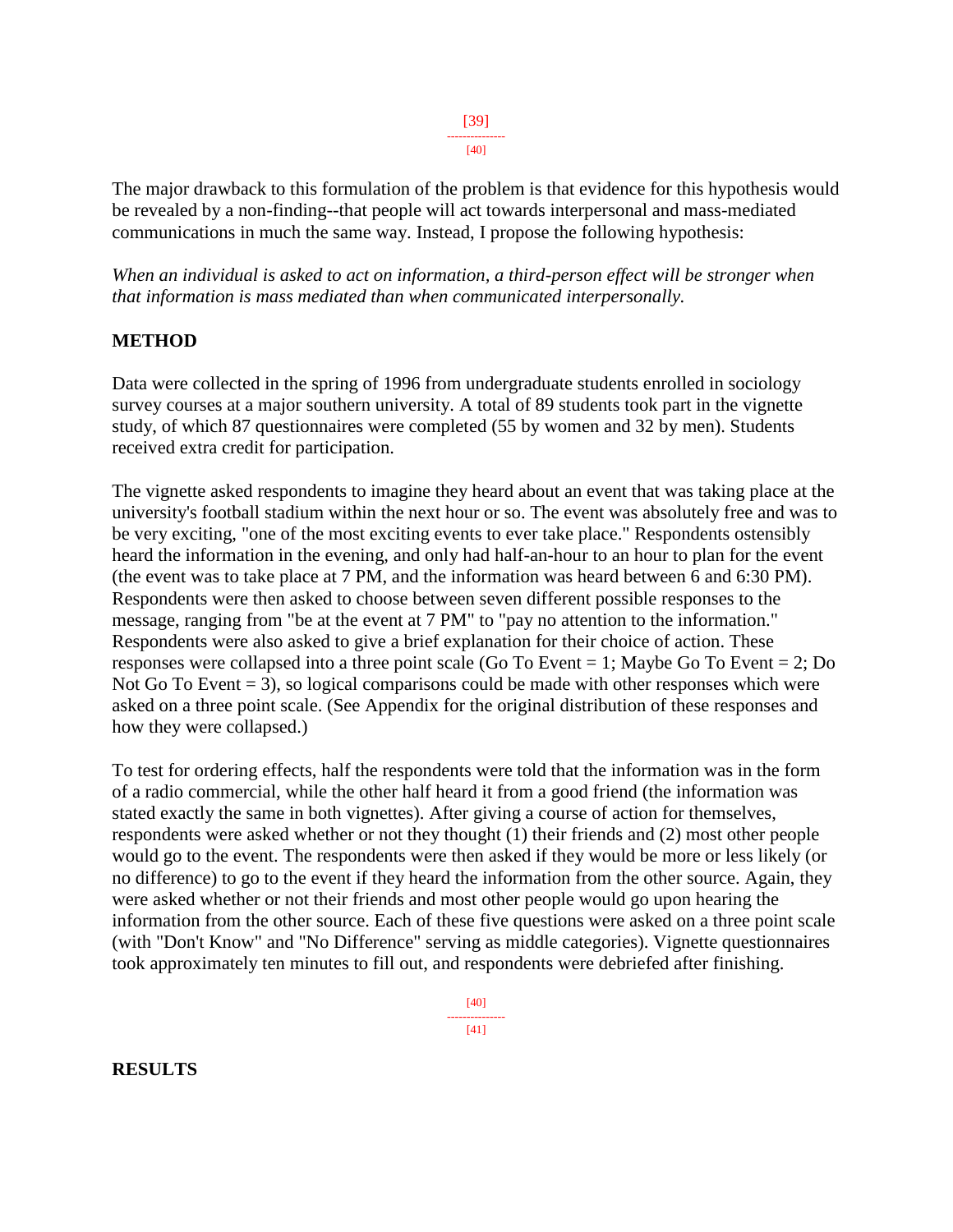Table 1 contains the mean scores for respondents' likelihood of going to the event when the message was either mass communicated (via radio) or received interpersonally (from a friend). The origin of the information (radio or friend) made little difference in respondents' reports. While people hearing about the event from the radio are more likely to feel that they would go to the event, people hearing about the event from a friend are more likely to say that significant others would act on the information. Only the latter difference is statistically significant, and can probably be explained by saying that we would expect a higher level of trust among our friends as compared to the mass media, though respondents themselves are still beyond this type of control.

While there is little difference in the probability of acting on information coming from a friend or the radio when comparing across categories of potential recipients (self, significant others, generalized others), a third-person effect does seem to be operating across these groups. Tests of mean differences between self and both categories of others were all significant at the .01 level.

|                 | Table 1: Means for Acting on Information by Source of Information (Standard Deviations) |  |
|-----------------|-----------------------------------------------------------------------------------------|--|
| in Parentheses) |                                                                                         |  |

| Source | <b>Self</b> | <b>Significant Others</b> | <b>Generalized Others</b> |
|--------|-------------|---------------------------|---------------------------|
| Radio  | .99         | 2.15                      | 2.54                      |
|        | (0.78)      | (0.83)                    | (0.64)                    |
| Friend | 1.88        | 2.40                      | 2.52                      |
|        | (0.81)      | (0.80)                    | (0.66)                    |

#### $\lceil 41 \rceil$ --------------- [42]

To test for spurious relations of ordering and source effects, a multinomial logit analysis was constructed to test for any such effects in addition to the observed third person effect. Table 2 contains the parameter estimates of the main effects of ordering (hearing the information first from a friend vs. radio), source of information (friend vs. radio), and recipient of information (self, significant others, and generalized others). It was found that source had no main effect or interacted with any other variable. As this is the variable of interest in the hypothesis, I have kept it as a main effect, but have not included it as an interaction variable.

As with interactions in regression models, the main effects of order of information and recipient of the information are now dependent on other variables in the model (DeMaris 1992). This interaction model does show a strong ordering effect, with people hearing the information first from a friend more likely to say that generalized others will probably not act on the information. Respondents hearing the information first on the radio were more likely to say that self and significant others would probably not go to the event. The negative interaction estimates emphasize the fact that people hearing the information from a friend were more likely to say that self and significant others will act on the information. That there is no difference within groups with regards to the source of the information highlights the fact that the origin of the information makes little difference in how it was processed, which does not support the proposed hypothesis.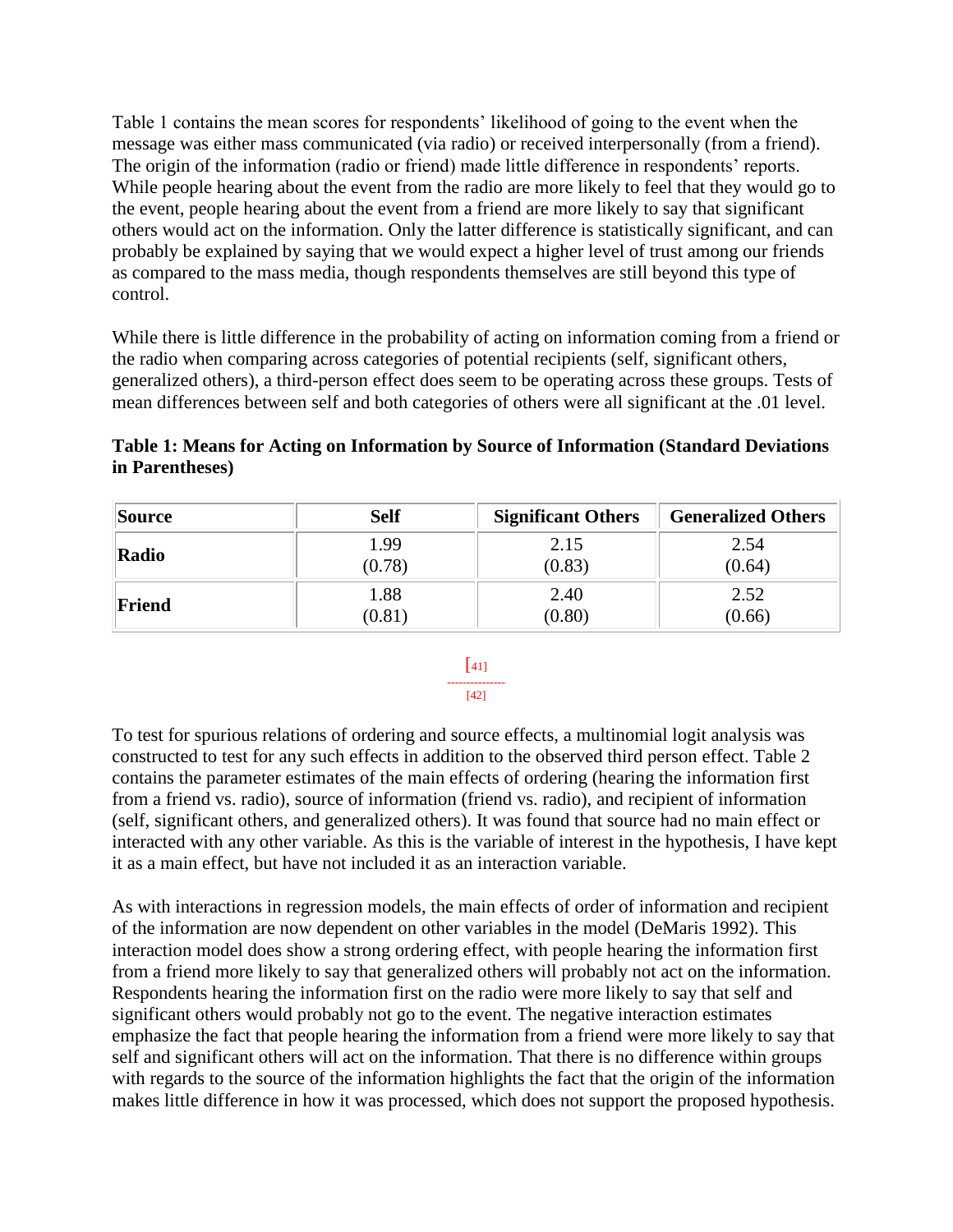### **Table 2: Logit Model of Acting on Information as Function of Order, Source, and Recipient (z-Scores in Parentheses) (n= 524)**

| <b>Parameters</b>                                                                       | Act on information to<br>"probably not go" | Act on information to<br>"maybe go" |
|-----------------------------------------------------------------------------------------|--------------------------------------------|-------------------------------------|
| <b>Intercept</b>                                                                        | $-3.32*$<br>$(-4.54)$                      | $-0.61*$<br>$(0-2.40)$              |
| <b>Hearing From a Friend First</b><br>(Order)                                           | $2.00*$<br>(2.55)                          | 0.05<br>(0.16)                      |
| <b>Hearing From a Friend</b><br>(Source)                                                | $-0.07$<br>$(-0.31)$                       | $-0.28$<br>$(-1.35)$                |
| <b>Self as Recipient of</b><br><b>Information (Self)</b>                                | $3.81*$<br>(4.96)                          | $1.06*$<br>(2.89)                   |
| <b>Significant Others as</b><br><b>Recipient of Information</b><br>(Significant Others) | $2.79*$<br>(3.65)                          | 0.01<br>(0.01)                      |
| <b>Order X Self</b>                                                                     | $-2.50*$<br>$(-2.87)$                      | $-0.17$<br>$(-0.33)$                |
| <b>Order X Significant Other</b>                                                        | $-2.46*$<br>$(-2.82)$                      | 0.02<br>(0.03)                      |

Pearsons's Chi-Square =  $16.52$  (p = 0.09) (df = 10)

Concentration =  $0.06$  (df = 24, 1022)

 $*$  p  $< 0.05$ 

Note: This does not represent 524 independent cases, as each respondent was asked to respond to hearing the information from a friend and the radio.

> [42] --------------- [43]

### **CONCLUSIONS**

The results I have reported differ from the communications studies reported in the 1940s and '50s. Instead of finding an attenuating third-person affect when moving from mass-mediated to interpersonal communications, there seemed to be little difference between the processing of these types of information. This might not come as a surprise to researchers who argue that mass media have become as powerful, if not more so, than interpersonal communication (Kellner 1990; Mitroff and Bennis 1989; Parenti 1993; Postman 1985; Schiller 1989). The modern self, possibly saturated by both types of communication, does not seem to differentiate between acting on interpersonal or mass-mediated communications. At the same time, this saturation of types of communication has made us impervious to control efforts embedded within them, though we feel that others are not so fortunate.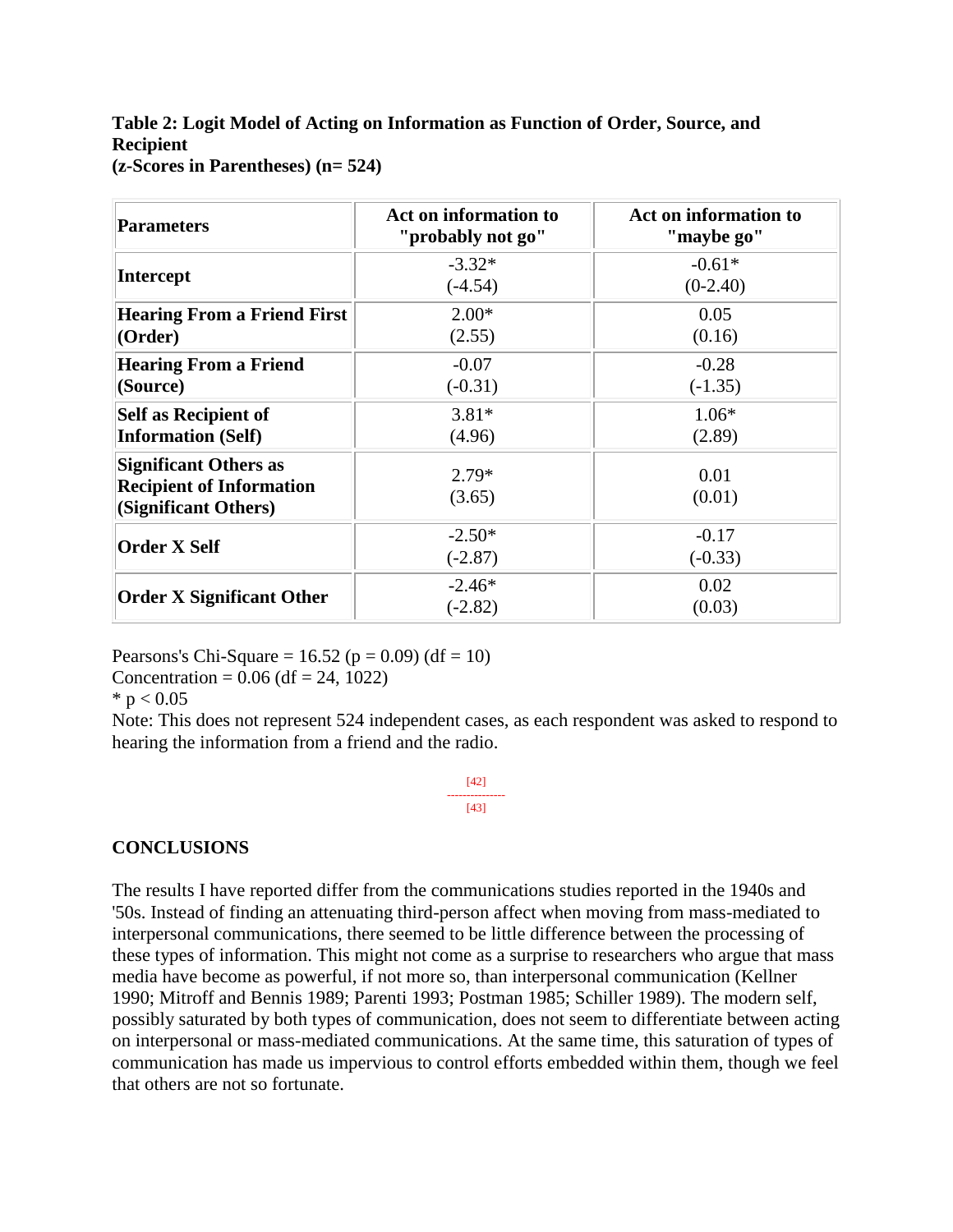These findings call into question the expectation of social capital being mobilized in interpersonal communication, as the likelihood of acting on the information was similar for both sources. It could also be a consequence of the message, in that respondents treated interpersonal communication that was ambiguous and possibly misleading as a commodity that a friend was trying to sell. This highlights the importance of understanding not only the content of information, but context as well. In addition, the findings could be an outcome of the role the respondent was asked to play in the vignette. If the respondent had been asked to predict the action of others if contacted by the respondent, there may have been a difference between this type of communication (information originating from the respondent) and mass-mediated communication.

In considering other research aimed at investigating the control efforts of individuals, work on the illusion of control, which has found that people tend to see themselves as having more control over situations than they really do, can be cited (e.g., Alloy et al. 1981;Koenig et al. 1992). While the main focus of these studies has been to induce moods across subjects to measure feelings of control, in all cases subjects felt that they had some control over situations in which they were part. For example, Alloy et al. (1981) found that even depressed subjects who are supposed to have the greatest insight concerning self-efficacy thought they had nearly 20 percent control over a random experiment. The third person effect, much like the illusion of control, points to the fact that people want to believe that they have control over other forces the mass media in the case of the third person effect, and a contingent environment in the illusion of control experiments.



It is my contention that while the third-person effect is only a proxy for self-control, the fact that I found no difference between acting on information from a friend or an impersonal source points in the direction of a modern self engrossed in efforts at self-control. These findings are obviously tenuous, as my study was constructed differently than the earlier studies. They do raise possibilities for further research aimed at gaining further insights into the similarities and differences between how we approach different channels of communication and concepts of self control in a mass media-saturated social environment.

# **APPENDIX**

The original categories for the seven-point scale on whether or not a person would go to the event was as follows:

- 1. Be at Tiger Stadium by yourself at 7pm.
- 2. Pay no attention to (the commercial/your friend).
- 3. Call another friend/relative/neighbor to see if they want to go, and go with them if they want to go.
- 4. Call another friend/relative/neighbor to see if they want to go, but go even if they do not want to go.
- 5. Call another friend/relative/neighbor to see if they want to go, but stay home if they do not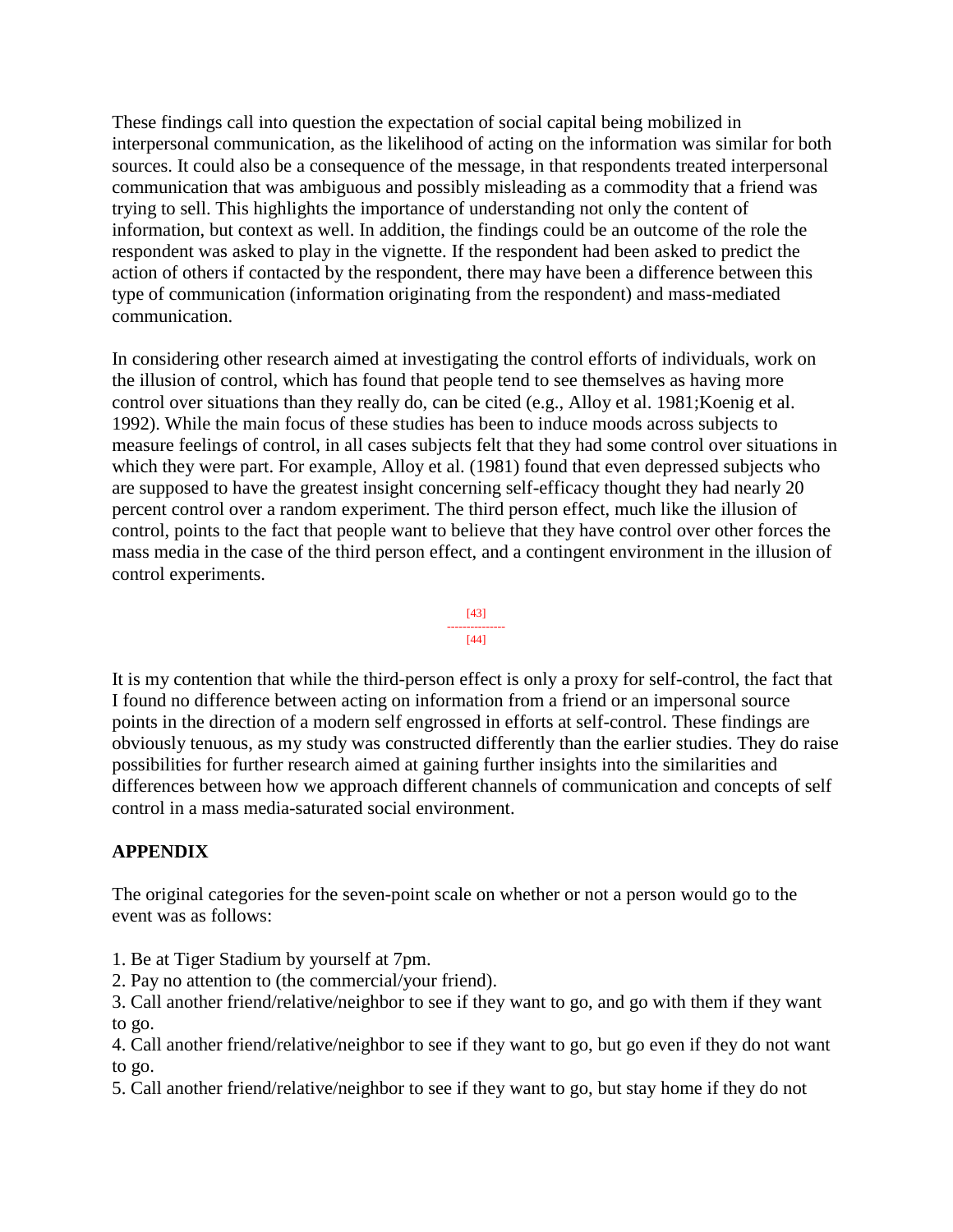want to go.

6. Call another friend/relative/neighbor to see if they have any information concerning the event, and go if they can tell you more about it.

7. Call another friend/relative/neighbor to see if they have any information concerning this event, but stay home if they cannot tell you more about it.

Recode: Based on action and wording of response.  $2,5,7$  = Probably Not Go (n = 21)  $3.6$  = Maybe Go, Maybe Not Go (n = 46)  $1,4$  = Probably Go (n = 22)

## **REFERENCES**

Alloy, Lauren B., Lyn Y. Abramson, and Donald Viscusi (1981). "Induced Mood and the Illusion of Control," *Journal of Social Psychology*, 41:1129-1140.

Atwood, Erwin L (1994). "Illusions of Media Power: The third-person effect," *Journalism Quarterly*, 71:269-281.

Baudrillard, Jean (1981). *For a Critique of the Political Economy of the Sign*. St. Louis, MO: Telos.

#### [44] --------------- [45]

Berelson, Bernard R., Paul F. Lazarsfeld, and William N. McPhee (1954). *Voting*. Chicago, IL: University of Chicago Press.

Blumstein, Philip (1991). "The Production of Selves in Personal Relationships," pp. 305-322 in *The Self-Society Dynamic*, Judith A. Howard and Peter L. Callero (Eds.). New York: Cambridge University Press.

Cohen, Jeremy and Robert G. Davis (1991). "Third-Person Effects and the Differential Impact on Negative Political Advertising," *Journalism Quarterly*, 68:680-688.

Coleman, James S (1990). *Foundations of Social Theory*. Cambridge, MA: Belknap/Harvard Press.

Davidson, Phillips W. (1983). "The Third Person-Effect in Communication," *Public Opinion Quarterly*, 47:1-15.

Demaris, Alfred. (1992). *Logit Modeling*. Newbury Park, CA: Sage.

Duck, Julie M. and Barbara-Ann Mullin (1995). "The Perceived Impact of the Mass Media: Reconsidering the third person effect," *European Journal of Social Psychology*, 25:77-93.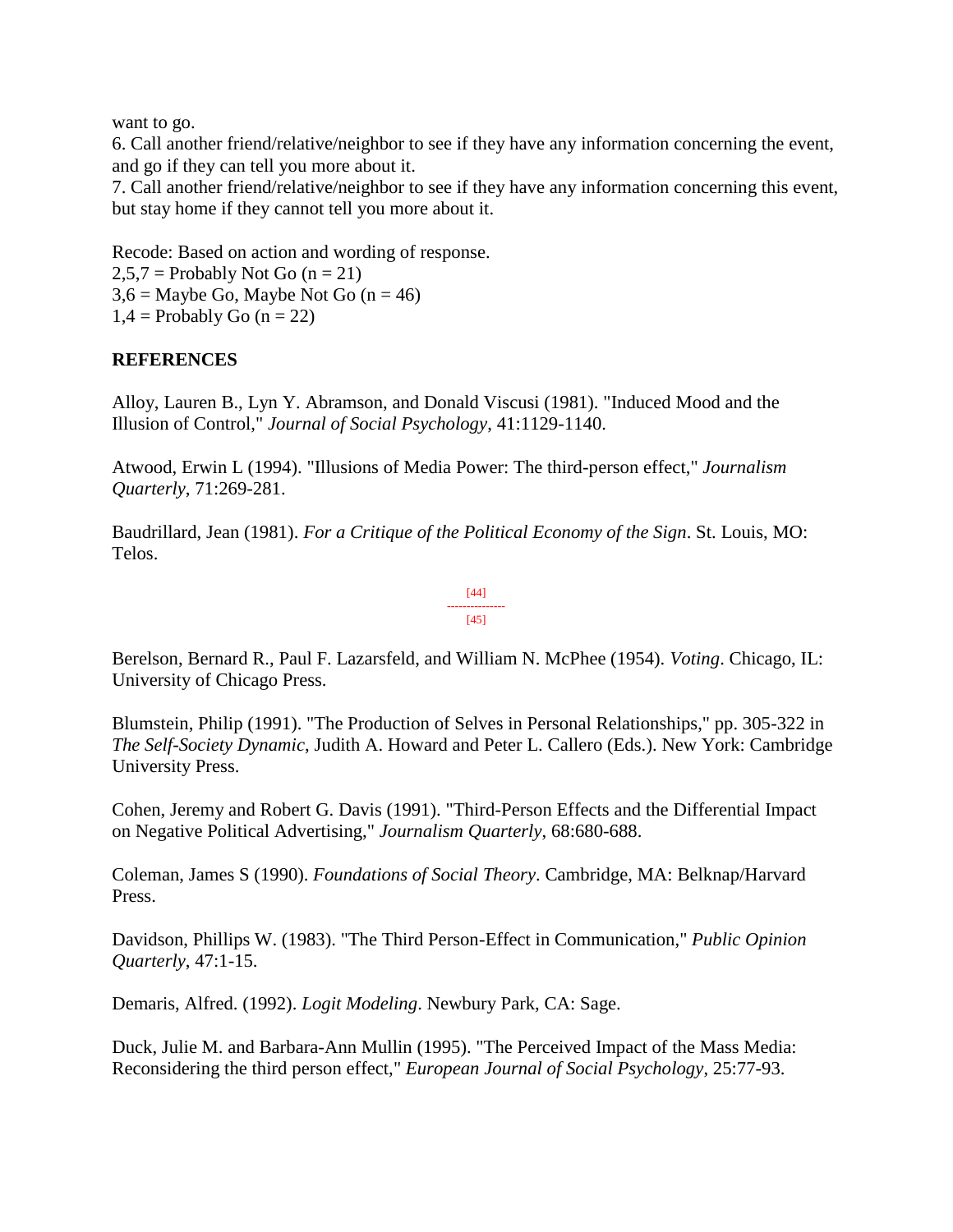Fields, James M. and Howard Schuman (1976). "Public Beliefs about the Beliefs of the Public," *Public Opinion Quarterly*, 40:427-488.

Gergen, Kenneth (1991). *The Saturated Self*. New York: Basic Books.

Giddens, Anthony (1991). *Modernity and Self-Identity*. Stanford, CA: Stanford University Press.

Goffman, Erving (1971). *Relations in Public*. New York: Harper and Row.

Goffman, Erving (1959). *The Presentation of Self in Everyday Life*. Garden City, NY: Doubleday Anchor.

Gunther, Albert (1991). "What We Think Others Think: Causes and consequences in the thirdperson effect," *Communication Research*, 18:355-372.

> [45] --------------- [46]

Hewitt, John P. (1989). *Dilemmas of the American Self*. Philadelphia: Temple University Press.

Hogg, Michael A. (1992). *The Social Psychology of Group Cohesiveness*. Washington Square, NY: New York University Press.

Katz, Elihu. (1957). "The Two-Step Flow of Communication: An up-to-date report on an hypothesis," *Public Opinion Quarterly*, 21:61-78.

Katz, Elihu and Paul F. Lazarsfeld (1955). *Personal Influence.* Glencoe, IL: The Free Press.

Kellner, Douglas (1990). *Television and the Crisis of Democracy*. Boulder, CO: Westview Press.

Koenig, Linda J., Caroline M. Clement, and Lauren B. Alloy (1992). "Depression and the Illusion of Control: The role of esteem maintenance and impression management," *Canadian Journal of Behavioural Science*, 24:233-252.

Lasch, Christopher (1979). *The Culture of Narcissism*. New York: Warner.

Lazarsfeld, Paul F., Bernard R. Berelson, and Hazel Gaudet (1948). *The People's Choice*, (2nd ed.). New York: Columbia University Press.

Mead, George H. (1934). *Mind, Self, and Society.* Chicago: University of Chicago Press.

Merton, Robert K. (1949). "Patterns of Influence: A study of interpersonal influence and communications behavior in a local community," pp. 180-219 in *Communications Research, 1948-9*, Paul F. Lazarsfeld and Frank N. Stanton (Eds.). New York: Harper and Brothers.